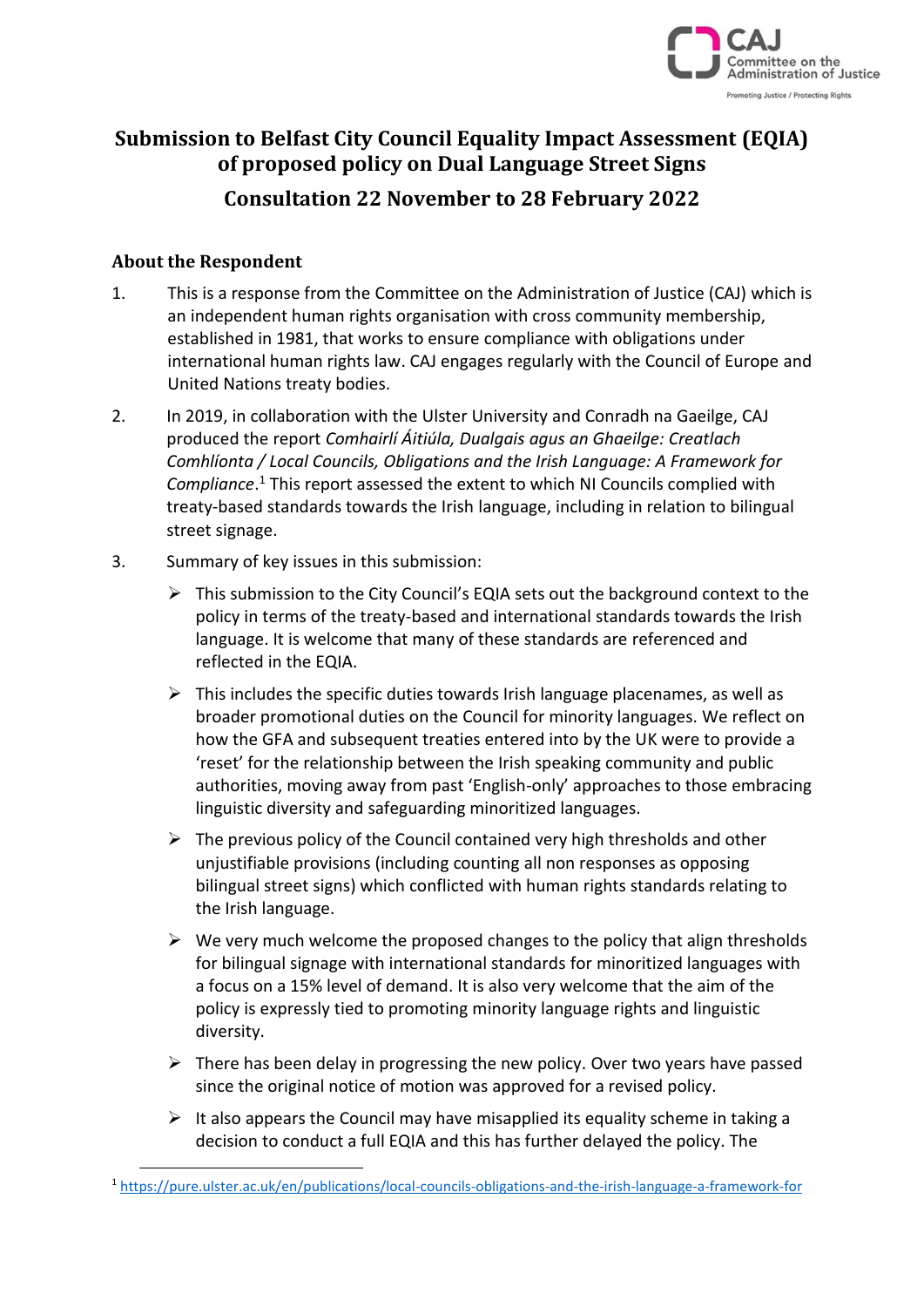criteria for a full EQIA relate to where the Screening exercise identifies possible *discriminatory detriment* against a protected equality group. The consultation document, however, states that the EQIA has been triggered because the language policy is 'contentious' and 'divisive'.

- ➢ We comment on the criteria for exercising 'residual discretion' on whether or not to proceed with bilingual sign following a successful application. The criteria do not include promoting minority language rights or linguistic diversity as a factor. There is, however, provision to take into account 'good relations' 'adverse impacts' in relation to each signage application.
- $\triangleright$  We foresee a risk that the 'good relations' duty will be misinterpreted in the practical application of the policy in a way which will thwart Irish-English bilingual signage. As has been stressed by the Equality Commission and Council of Europe Experts, a proper application of the good relations duty relates to measures *to tackle prejudice and promote understanding*, as well as respect and diversity. The good relations duty is not to be misinterpreted as a political veto to block equality and rights measures.
- ➢ The EQIA states, however, that 'residual discretion' will "*will ensure that second language street signs will not be erected in a manner which could undermine Good Relations at a neighbourhood level*" and that signs will need to be "*supported by the community in that area*" and "*not opposed by a significant proportion of that community*". This appears to be misinterpreting the good relations duty as a majoritarian veto, which conflicts with proper interpretation of the duty as well as minority rights in general.
- $\triangleright$  Of most concern procedurally in the present EQIA is the proposal that each and every application for a bilingual street sign be subject to a separate screening type-assessment, possibly with a focus on 'good relations' 'impacts'. It is unclear if this procedure will routinely involve equality screening on every application.
- $\triangleright$  This would be a significant departure for the Council as we are unaware of any other application process within the Council which requires an equality typescreening on each and every application where an (equality-screened) policy has already been adopted (e.g. funding, planning, building control applications). It is unclear what differentiates this policy, considering that the EQIA itself rightly finds no adverse impacts resulting from the signage policy. We consider that applying an exceptionalist approach to this policy solely because it relates to the Irish language, is an unjustifiable distinction incompatible with the Charter.
- $\triangleright$  To conclude, we urge the policy be amended as follows: the amendment of residual criteria, a clear definition of 'good relations' in line with international standards to be applied in the application of the policy and the removal of the apparent requirement to screen each application for a bilingual sign.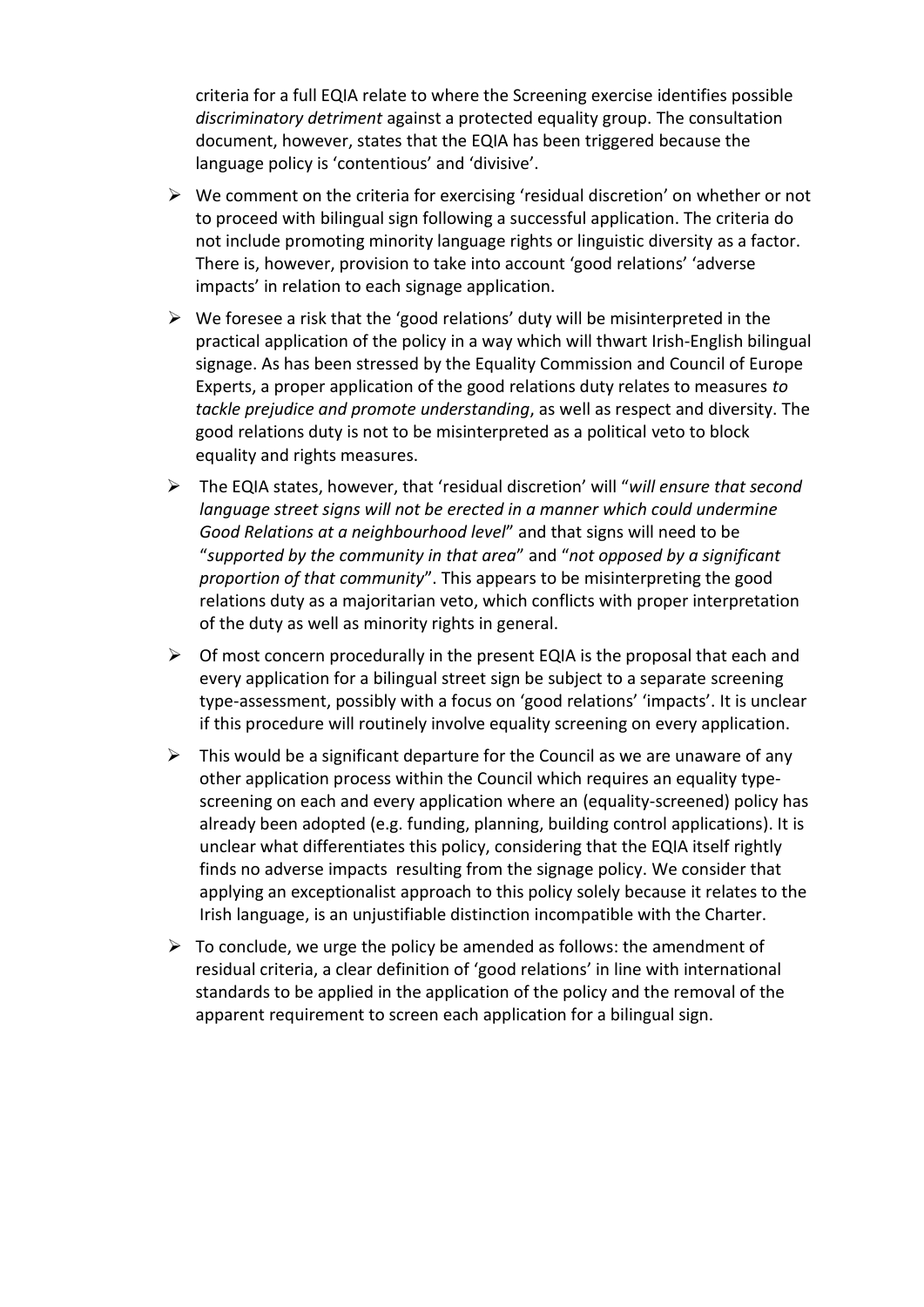# **Background Context**

- 4. It is well known that the overwhelming majority of *placenames* in NI, including within the Council area, are derived from the Irish language, with a number of placenames also being derived from Scots. Many English language placenames are transliteration of the original name in Irish. This is reflected in the many street names that have adopted such placenames.
- 5. The policy of monolingual 'English-only' signage introduced first as part of the colonial process was continued under the old Stormont administration from 1922- 1972 which legislated to ensure Irish was banned from street signage. At an early stage of the peace process the UK Government repealed this legislation and replaced it in 1995 with the current statutory basis for street signage that provides a level of discretion for Councils to provide a street sign in a second language, including Irish, taking into account the views of residents in the street. $2$
- 6. Subsequent to this the UK entered into treaty-based obligations towards the Irish language that were to 'reset' the relationship between the state and the Irish speaking community and mark a departure from 'English-only' approaches.
- 7. This included the provisions of the Belfast/Good Friday Agreement 1998 (GFA) to move away from an 'English-only' approach to one that embraced linguistic diversity.
- 8. The GFA affirmed the "*importance of respect, understanding and tolerance in relation to linguistic diversity, including in Northern Ireland, the Irish language, Ulster Scots and the languages of the various ethnic communities [sic], all of which are part of the cultural wealth of the island of Ireland."*
- 9. The GFA also contained specific commitments upon public authorities towards the Irish language including to 'take resolute action' to promote the Irish language, to 'facilitate and encourage' the use of written Irish in public life where there is demand, to '*seek to remove, where possible, restrictions which would discourage or work against the maintenance or development of the language'*.
- 10. The GFA led to the UK entering into specific treaty-based obligations under the European Charter for Regional and Minority languages (ECRML - Council of Europe Treaty no. 148), including specific duties on public authorities to use and adopt the traditional and correct forms of place-names in Irish (alongside English). The main provision is found under Article 10(2)(g) ECRML (as applied to Irish in the UK) which provides for "…the use or adoption, if necessary in conjunction with the name in the official language(s), of traditional and correct forms of place-names in Irish."
- 11. The recent assessment by the Council of Europe Committee of Experts (COMEX- who monitor compliance with duties under the ECRML) has found that the Article 10(2)g duties to adopt and use Irish language placenames are yet to be fully complied with.<sup>3</sup>
- 12. *Partial fulfilment* of this undertaking has been found in the context of some provision by Councils for street signage. In their most recent assessment the Council of Europe

<sup>3</sup> Fifth report of the Committee of Experts in respect of the United Kingdom, CM(2019)84-final, paragraphs 2.2; 2.2.1. & 2.2.[2 https://search.coe.int/cm/Pages/result\\_details.aspx?ObjectId=0900001680948544](https://search.coe.int/cm/Pages/result_details.aspx?ObjectId=0900001680948544)

<sup>&</sup>lt;sup>2</sup> Local Government (Miscellaneous Provisions) (Northern Ireland) Order 1995, Section 11 of which provided for Councils to erect bilingual street signage with subsection 11(12) repealing a series of previous provisions, including the Public Health and Local Government (Miscellaneous Provisions) Act (Northern Ireland) 1949, which bound Councils to an 'English only' street signage policy.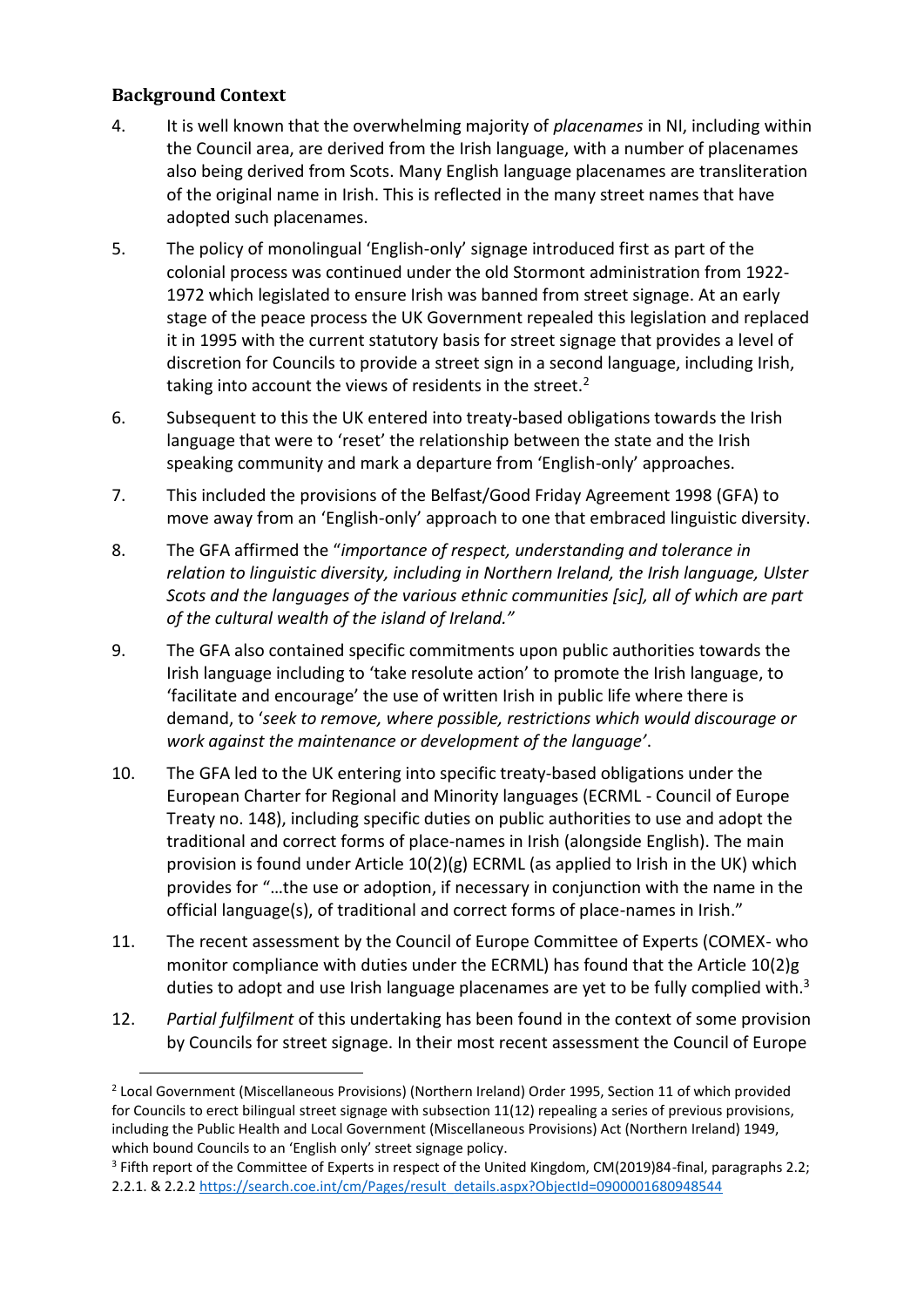Committee of Ministers called on public authorities in NI to: "*Facilitate the adoption and use, by local and regional authorities as well as public service providers, of place names in Irish."<sup>4</sup>*

- 13. GFA duties including that of taking 'resolute action' to promote Irish are also reflected in the Charter. The duty to remove restrictions is found under Article 7(2) whereby there are undertakings to eliminate "*any unjustified distinction, exclusion, restriction or preference relating to the use of a regional or minority language and intended to discourage or endanger the maintenance or development of it*." This provision also applies to Ulster Scots in NI (the UK has only entered into above Article 10(2)(g) placenames duty in respect of the Irish language).
- 14. Article 7(4) of the Charter provides a framework whereby public authorities are to "take into consideration the needs and wishes expressed" by the groups representing Irish and Ulster Scots *speakers* in determining policy with regards to language provision.
- 15. There are also related duties relating to linguistic minorities under the Framework Convention for National Minorities (Council of Europe Treaty no. 157), to which the UK is a state party. In particular, there is a duty under Article 11(3) "*to endeavour, within the framework of legal systems, to display traditional local names, street names and other topographical indications intended for the public also in the minority language*" in areas where there are speakers of minority languages and when taking into account the specific conditions of the language (Article 11(3)).
- 16. The Council of Europe at its highest level has extolled the use of bilingual official signage as a key measure to promote minority languages.<sup>5</sup> The Committee of Ministers has linked signage with duties to promote awareness and tolerance in relation to minority languages.<sup>6</sup> The Council of Europe has expressed concerns when municipal authorities take regressive steps in relation to bilingual signage.<sup>7</sup> The

<sup>&</sup>lt;sup>4</sup> Fifth report of the Committee of Experts in respect of the United Kingdom, CM(2019)84-final, para 2.2.2. Recommendation K [https://search.coe.int/cm/Pages/result\\_details.aspx?ObjectId=0900001680948544](https://search.coe.int/cm/Pages/result_details.aspx?ObjectId=0900001680948544) <sup>5</sup> "...Council of Europe reiterates that the use of minority languages in official signage is a promotional measure with a considerable positive effect for the prestige and public awareness of a minority language. This position is supported by the Committee of Ministers of the Council of Europe, which in recent years adopted several recommendations calling on states to use minority languages on public signs" in 'Council of Europe supports use of minority languages in official signage' Press Release [http://www.coe.int/en/web/portal/-/council-of](http://www.coe.int/en/web/portal/-/council-of-europe-supports-use-of-minority-languages-in-public-signs)[europe-supports-use-of-minority-languages-in-public-signs](http://www.coe.int/en/web/portal/-/council-of-europe-supports-use-of-minority-languages-in-public-signs) also citing: CM/RecChl2013(1) concerning the Czech Republic, CM/RecChl2013(3) concerning Serbia, CM/RecChl2013(6) concerning Bosnia and Herzegovina,

CM/RecChl2014(1) concerning Ukraine. 6 For example, in April 2015 the Committee of Ministers recommended "*that the Croatian authorities continue their efforts to promote awareness and tolerance vis-à-vis the minority languages, in all aspects, including usage of signs and traditional local names with inscriptions in Cyrillic script, based on the conclusions of the Committee of Experts […], and the cultures they represent as an integral part of the cultural heritage of Croatia*" Recommendation CM/RecChL(2015)2 on the Committee of Ministers on the application of the European Charter for Regional or Minority Languages by Croatia (adopted by the Committee of Ministers on 15 April 2015 at the 1225<sup>th</sup> meeting of the Ministers' Deputies).

<sup>7</sup> See concerns regarding a City Council (Vukovar / Вуковар) who had amended its policy and would no longer provide bilingual signs at Council buildings, institutions, city squares and streets. The Council of Europe stated that it 'strongly regrets' the removal of such minority language signs, whether through vandalism or official policy, instead calling on "all relevant public authorities" to fully implement the Charter 'Council of Europe supports use of minority languages in official signage' Press Release [http://www.coe.int/en/web/portal/-](http://www.coe.int/en/web/portal/-/council-of-europe-supports-use-of-minority-languages-in-public-signs) [/council-of-europe-supports-use-of-minority-languages-in-public-signs](http://www.coe.int/en/web/portal/-/council-of-europe-supports-use-of-minority-languages-in-public-signs)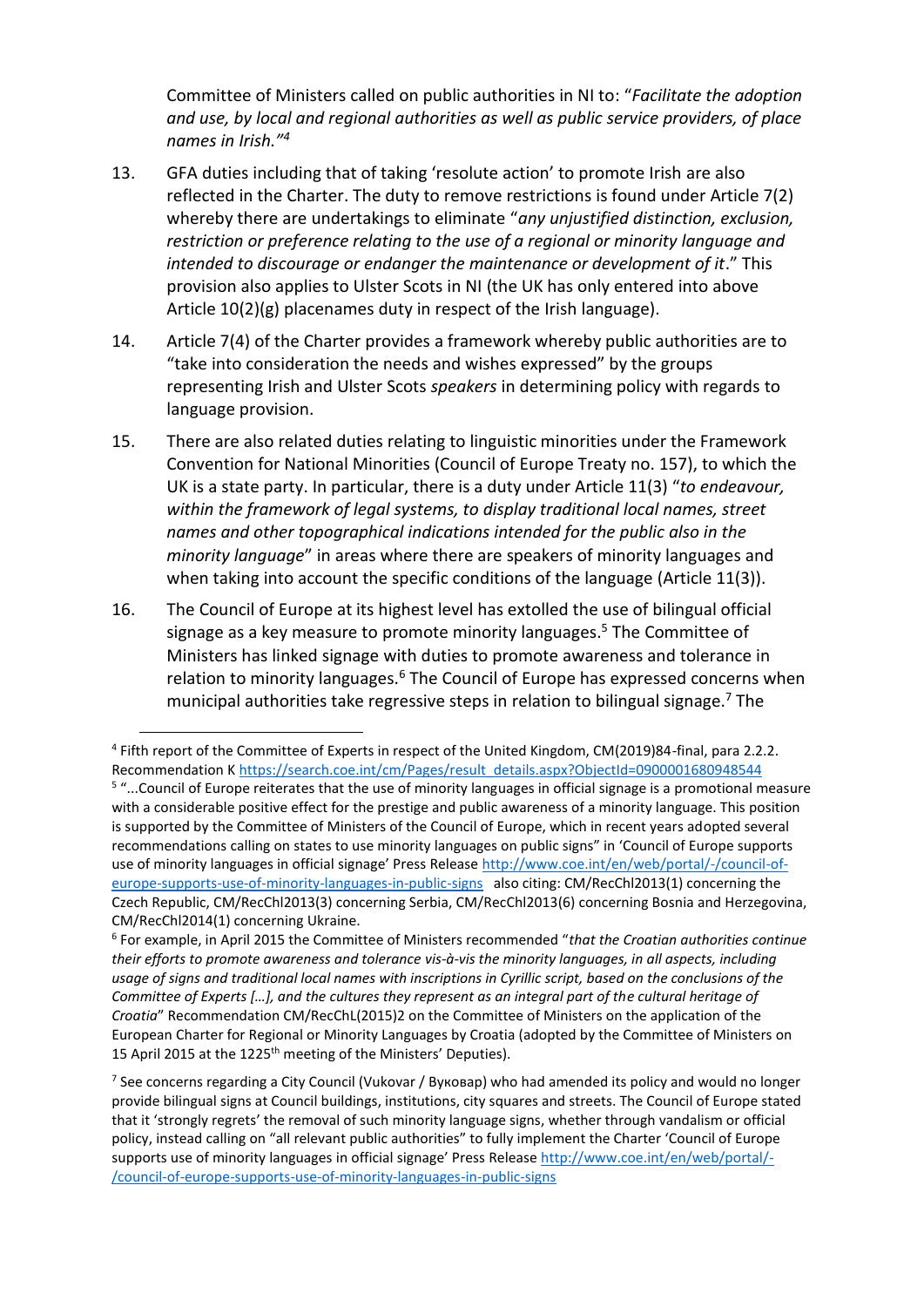Committee of Experts has also urged authorities to remove legal and practical obstacles to bilingual signage, including in contexts where there is hostility to such signage in some local government areas.<sup>8</sup> This framework provides that hostility or 'tensions' should not be regarded as a sufficient rationale for not providing signs, indeed there are other provisions under the Charter and Framework Convention whereby public authorities are duty bound to proactively promote tolerance. The international framework therefore implies that when a Council decides to provide bilingual signs, it should not simply seek to 'balance' a demand for signage with opposition to minority language promotion, as such a position may not be consistent with the concepts of minority rights or pluralism in a democratic society. Unless there is some rationale and objective basis for opposing bilingual signage, a 'balancing' approach risks institutionalising prejudice and intolerance into decisionmaking.

17. In relation to thresholds, the Charter treaty body (The Committee of Experts - COMEX) has raised concern about approaches relating to 'quotas' for the number of speakers (or communities with which the language is otherwise identified). Commenting on a proposal regarding a threshold whereby 50% of a population would have to belong to a national minority, put forward against the background of 'controversies' relating to signage, the treaty body indicated that such a threshold would be incompatible with the Charter – drawing attention to an interpretation that a threshold of 20% which, when taken alone, in other states has been considered too high.<sup>9</sup>

<sup>&</sup>lt;sup>8</sup> "185. The Committee of Experts has been informed by the representatives of the Polish speakers that there are still problems with respect to the bilingual signs and these often create tensions. The situation differs in each municipality and in some cases no steps have been taken to set up bilingual signs. Furthermore, bilingual signs are often destroyed and are not always replaced, partly due to funding problems. Moreover, funds from the state budget are provided with delays, causing problems in the municipal budget and further hesitation from the authorities in approving the bilingual signs. As to the railway stations, no further bilingual signs have been installed on the new corridor, in stations such as Třinec-Konska and Ropice. Where Polish signboards have been installed, these remain switched off. Problems have been indicated as well at the railway stations in Třinec and Vendryně. 186. The authorities are aware that bilingual signs have been destroyed and the former Minister for Human Rights and Government Commissioner for Human Rights has publicly protested against such actions. Furthermore, the authorities explain that bilingual signs are a sensitive issue and the majority population is reserved in this respect. 187. As to the legislation, the authorities have informed the Committee of Experts that an amendment to the relevant legislation has been prepared, which is expected to enter into force in the near future. The amendment maintains the 10% threshold and foresees that an application for bilingual signs can also be submitted by a civic association which represents the interests of the minority in question and has been present on the territory of the municipality for at least five years. The authorities explain that the request of the representatives of the national minorities through the committee for national minorities would remain the main method, while the application submitted by an association would be an exceptional solution in cases where the committee does not properly fulfil its role. The amendment has been prepared by the Committee for Co-operation with Local Authorities of the Government Council for National Minorities, the Secretariat of this Council and the Ministry of the Interior. **The Committee of Experts urges the Czech authorities to remove the legal and practical obstacles to the use of Polish place names and topographical signs in accordance with the Charter**." (Application of the Charter in the Czech Republic 2nd monitoring cycle, paragraphs 185-7 [ECRML (2013) 2], emphasis in original).

<sup>&</sup>lt;sup>9</sup> "During the on-the-spot visit, the Committee of Experts was informed of a civic initiative to hold a referendum with a view to replacing the current threshold of over one third with a 50% threshold. Representatives of the Serbian and Hungarian speakers voiced strong concern with regard to this initiative, which had been taken against the background of controversies relating to the presence of Serbian (Cyrillic) signage in Vukovar. At the request of the Croatian Parliament, the Constitutional Court examined the question of holding a referendum and concluded in August 2014 that a referendum would violate the constitution. As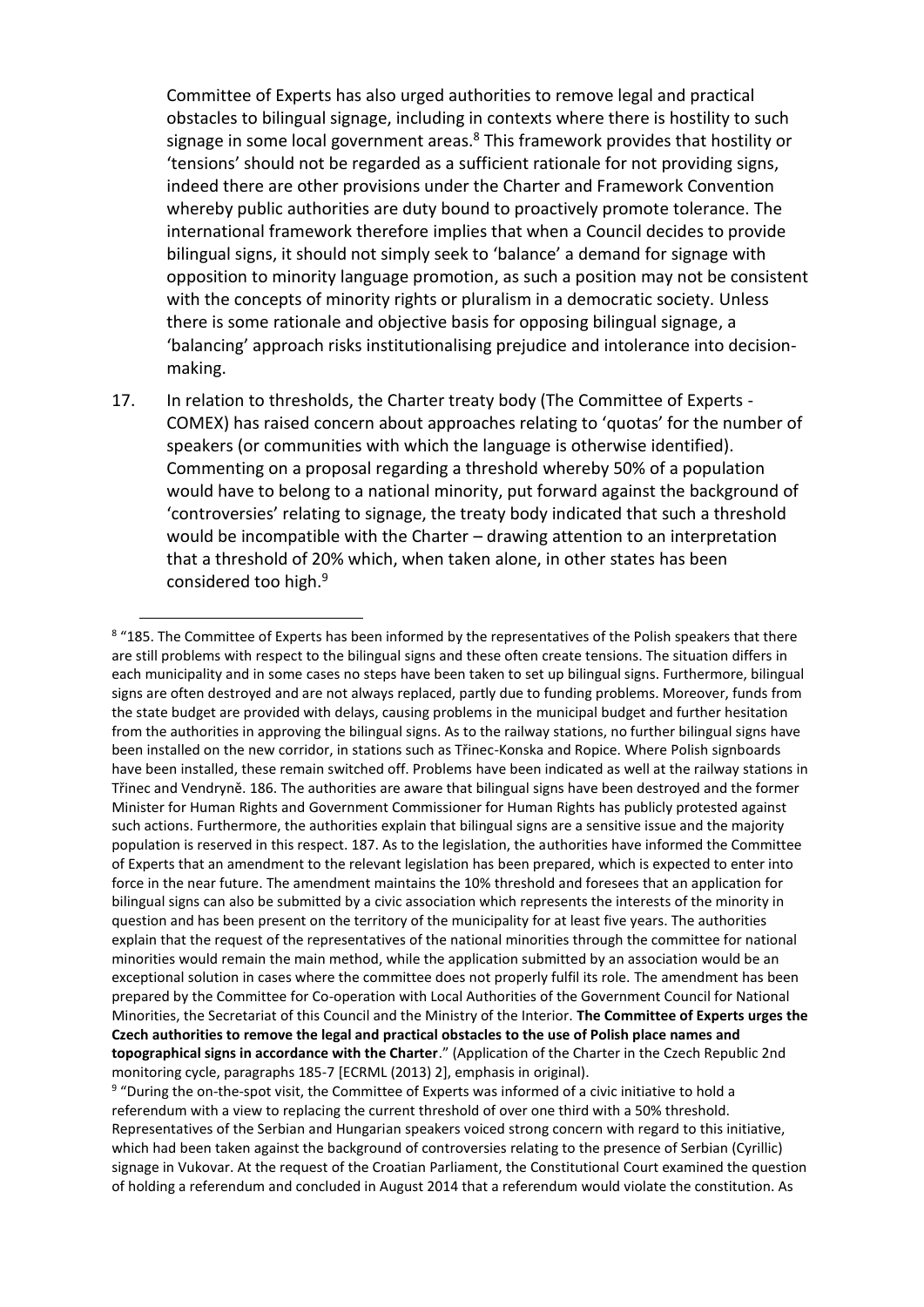- 18. In relation to the number of users (speakers) of Irish it should be recalled that Irish is a minority (or strictly speaking minoritized) indigenous language. Criteria are therefore to be tailored to the circumstances of speakers of a minority language – that by definition will be in the minority – rather than seeking majority support as a prerequisite for the use of a place name in Irish. When dealing with issues of minority rights, any thresholds that are set should be set low in order to facilitate both speakers and the objectives of safeguarding and promoting the language.
- 19. *UN Guidance on Language Rights of Linguistic Minorities* in reference to locality names (as well as street names and topographical indicators) stresses their importance and also sets out that the threshold should be as low as 5% where indigenous languages are concerned. The Guidance states:

While national legislation varies, the low threshold where it is considered practicable and reasonable to provide such signs tends to vary between 5 per cent and 20 per cent of the local population, with the lowest threshold usually associated with the use of a minority language that also has some kind of official status or for traditional, historical reasons.<sup>10</sup>

- 20. The framework for compliance with international standards relevant to Councils was elaborated on in our 2019 report. The report set out the policies of the new NI Councils (following the merger of their predecessor bodies). Some Councils have changed policies since then with examples of both best and poor practice. The current policies of NI Councils are helpfully set out as background in the current EQIA.
- 21. Our 2019 report summarised the then policy of Belfast City Council as follows: Policy adopted by predecessor council in 1998, reviewed on a number of occasions. Council retains overriding discretion on particular circumstances of each application, but

- Initial petition needed with one-third of persons on electoral register in street;

- Postal survey will then be conducted requiring a two thirds majority, any forms not returned will be categorised as a 'no'<sup>11</sup>

22. We were critical of such approaches as falling well below what was required by the aforementioned treaty-based obligations and broader international standards in respect of the Irish language. In particular, the thresholds were set extremely high, with a two-thirds majority required and persons not returning a form being counted as opposing signage. We considered such provisions unjustifiable and also as having the purpose and effect of unduly stifling provision for Irish-English bilingual signage.

the matter does not seem to have been resolved politically, the Committee of Experts would like to underline that limiting the application of Charter provisions to local self-government units where more than 50% of the population belong to a national minority would lead to a legal set-up incompatible with the obligations under the Charter and deprive minority languages of protection accorded to them. With this in mind, however, the Committee of Experts would like to point to its standing interpretation of the Charter with regard to 20% thresholds in other States Parties, which, taken alone, has always been perceived as being too high. A 50% threshold is, in any case, too high as it would deprive minority languages of full protection under the Charter in any place where a 50% threshold is not reached. (Application of the Charter in Croatia, fifth monitoring cycle, paragraph 25, [ECRML (2015) 2].)

<sup>&</sup>lt;sup>10</sup> OHCHR Language Rights of Linguistic Minorities: A Practical Guide for Implementation, 2017, page 28. <https://www.ohchr.org/EN/Issues/Minorities/SRMinorities/Pages/SRminorityissuesIndex.aspx>

<sup>&</sup>lt;sup>11</sup> Section 2 of the present EQIA provides more detail on the development of policy from 1998 to 2019.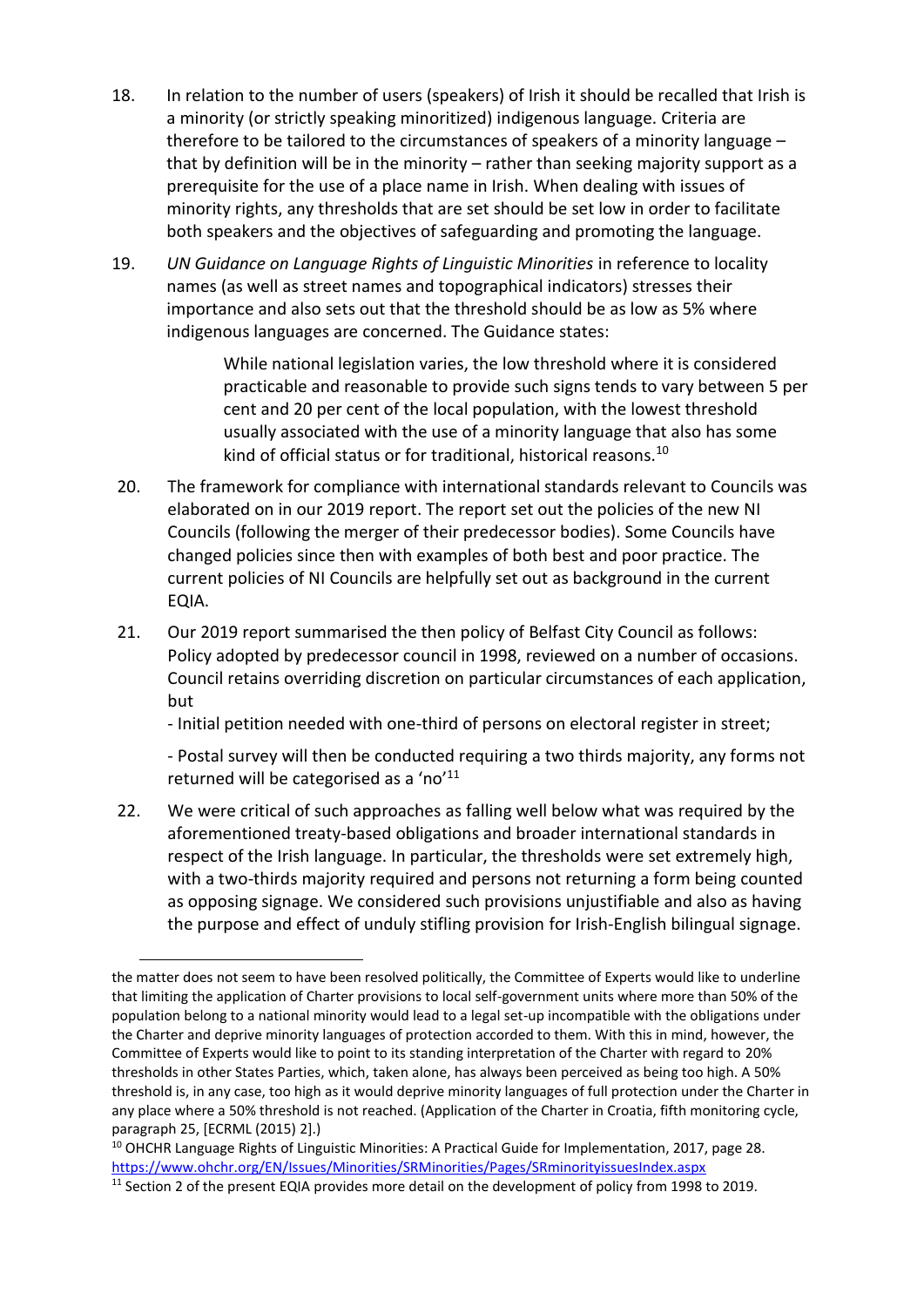- 23. We subsequently engaged extensively in processes with the Council with a view to the adoption of a street signage policy reflecting international human rights standards, and the 'reset' of relationships that was to be marked by the GFA.
- 24. The EQIA records that under the current policy, from 1998 to March 2019 there were 265 applications for English-Irish signs; and four for English-Ulster Scots street signs. In both cases, three quarters of requests were granted. Whilst this means three for Ulster Scots, the EQIA also cites the Ulster Scots Agency as stating that there are 200 streets in Belfast that already have signs in Ulster Scots. It is possible this may be indicative of the Ulster Scots and 'English' versions of names being the same on some occasions, which provides broader promotional opportunities (provided this is promoted through broader work). It should be noted that the human rights framework, including that of the ECRML, does not support a 'parity' approach for Irish and Ulster Scots, but rather that each must be treated in accordance with its own situation.

# **About the proposed policy**

- 25. The EQIA records that the present proposed policy resulted from a Notice of Motion raised in February 2020 to adopt a revised policy. A decision was then taken on the revised policy by Belfast City Council's Strategic Policy and Resources Committee on 23 October 2020 and was ratified by the full council on 7 January 2021.<sup>12</sup>
- 26. We very much welcome the revised proposed policy aim which is "*To promote regional and minority language rights, and to benefit and enhance the diverse linguistic communities within the city, through the adoption of dual language street signs as and where appropriate."*
- 27. The main provisions of the revised proposed policy<sup>13</sup> are:
	- An initial application for bilingual signage can be made by any resident in the street, or councillor representing the area or a developer. There is no requirement for a petition of one third support.
	- This application will trigger a survey consultation, a threshold is set at a minimum of 15% of residents in a street supporting the application (with a separate broader consultation for the city centre). Survey responses not returned will no longer be deemed as opposing bilingual signage.
	- A council Committee will then consider the request but will continue to have *residual discretion*.
- 28. We broadly welcome the revised policy from the Council and in particular the removal of the unjustifiable high thresholds both for an application and for an application to be approved. We consider this approach to be in line with international standards.

#### *Application of 'residual discretion'*

29. According to a report to Belfast City Council's Strategic Policy and Resources Committee in April 2021, "*The exercise of the committee's residual discretion will* 

 $12$  As above

<sup>13</sup> <https://www.belfastcity.gov.uk/Documents/Appendix-A-Proposed-policy-Dual-Language-Street-Si>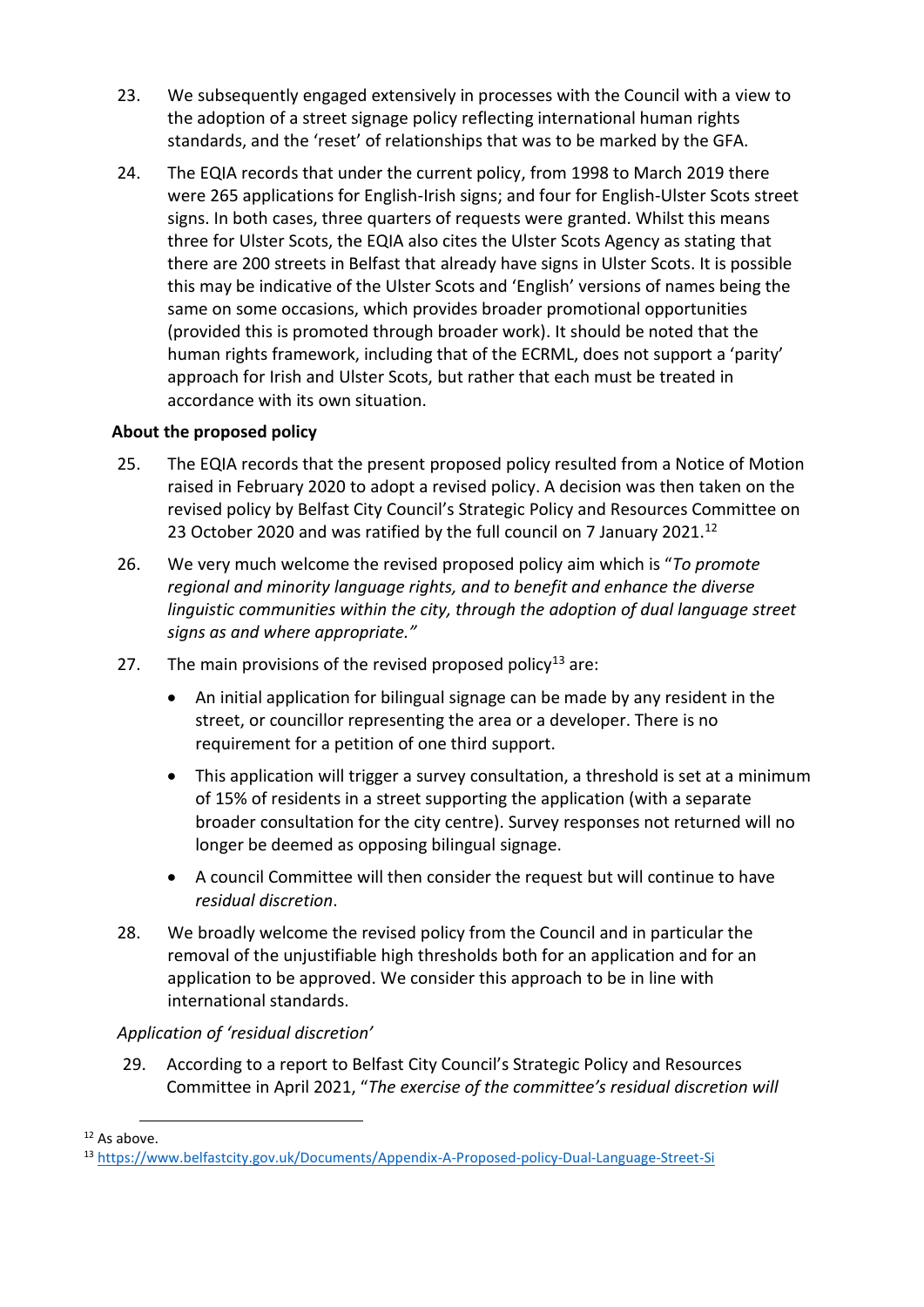*ensure that second language street signs will not be erected in a manner which could undermine Good Relations at a neighbourhood level*."<sup>14</sup>

- 30. The draft policy states factors that may be considered when discretion is exercised, and they include:
	- (a) the views of the Occupiers of the street;

(b) the results of the equality screening for the application, which will include the results of any adverse impact on good relations and rural needs;

- (c) consideration of the local context of the application;
- (d) any other council policies or strategies related to the application; and
- (e) all material considerations relating to the application.<sup>15</sup>
- 31. It is preferable for decisions to be taken by Council committees *following*, rather than prior to, an application process (as had previously been proposed). We note that there will often be a majority in the Council in favour of promotion of minoritized languages and hence such decision making should not constitute an insurmountable obstacle to bilingual signage. However, given the process and criteria used, we retain concerns about the potential for 'residual discretion' to be misused in a manner in conflict with both such obligations and the stated policy aim to promote minority language rights.
- 32. In particular we note that there is no express criterion to take into account the extent to which the signage would promote "*minority language rights, and to benefit and enhance the diverse linguistic communities within the city"* despite this being the stated aim of the policy.
- 33. We are concerned that the reference to assessing 'good relations' 'adverse impacts' (a concept not provided for at all in the Section 75 legislation, where *adverse impacts* relate only to equality) represents a misinterpretation of the 'good relations' duties. Such duties are to focus on tackling prejudice and promoting understanding but have often been misinterpreted in NI as a political veto over contentious issues. This is further elaborated on below.

#### *The Equality Scheme, present EQIA and proposal to screen each signage application*

- 34. We strongly support due process in the development of policy including the proper application of duties in the Equality Scheme.
- 35. Such schemes, including that of the Council, adopt a two-stage methodology of equality screening, and where there is evidence of a possible discriminatory impact of a policy on a protected equality group, a full Equality Impact Assessment (EQIA) including a three month consultation.
- 36. In relation to the present policy, we are concerned at the delay in its development. By the time the EQIA consultation has been concluded over two years will have passed since the original notice of motion for the revised policy.

<sup>15</sup> <https://www.belfastcity.gov.uk/Documents/Appendix-A-Proposed-policy-Dual-Language-Street-Si>section 3.0 (xi)

<sup>14</sup> Cited in draft EQIA section 3 (v) Residual discretion https://www.belfastcity.gov.uk/documents/equalityimpact-assessment-of-proposed-policy-on-d#grstrategy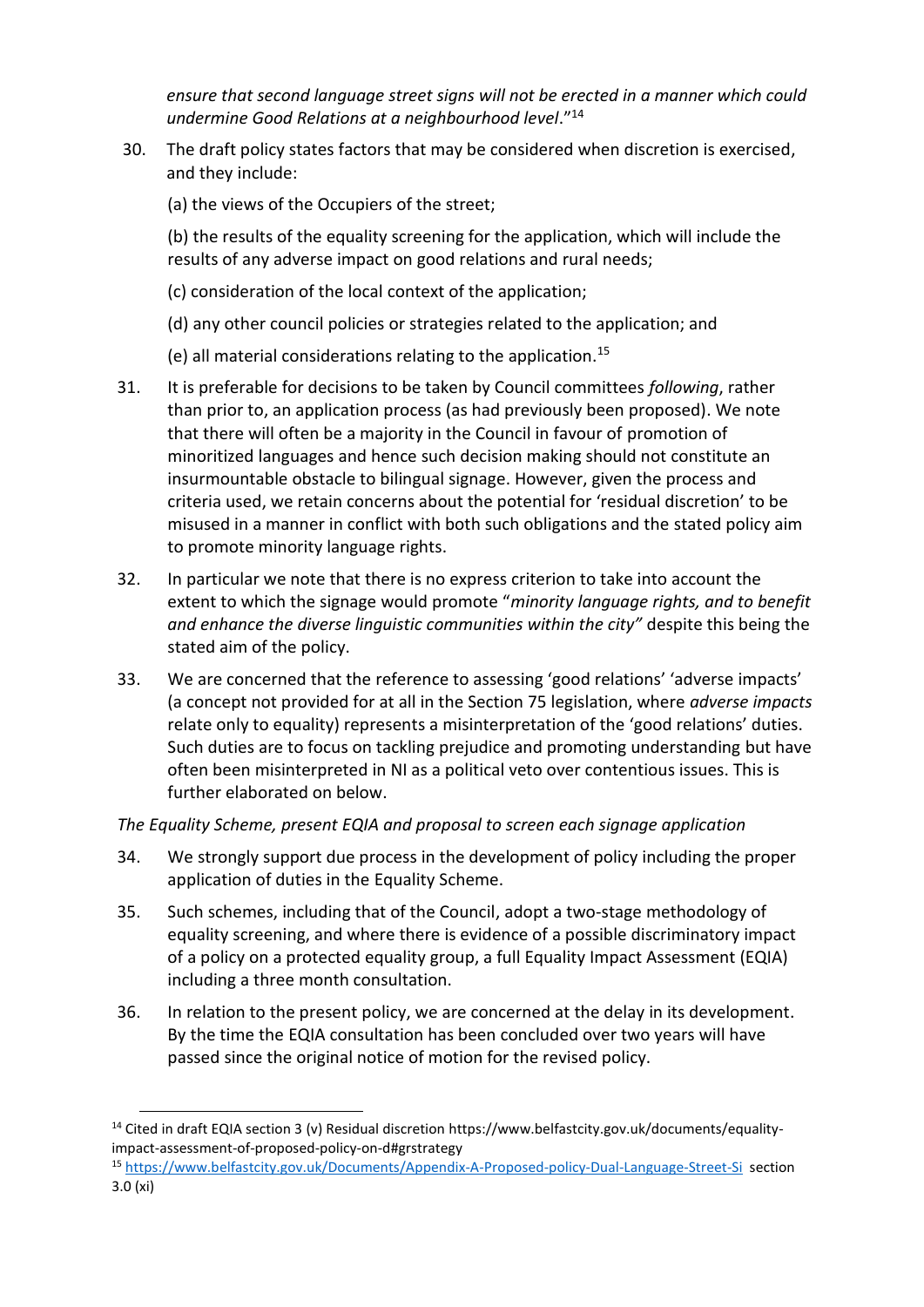- 37. It is unclear how the threshold was reached in the screening exercise to trigger a full EQIA. It appears the Council has not properly applied its equality scheme. This is further elaborated on below.
- 38. We are concerned at the proposal that each and every application for a bilingual sign may be subject to a screening exercise, with a focus it identifying "any adverse impact on good relations" to inform a 'residual discretion' decision.
- 39. This seems to be a significant departure for the Council as we are unaware of any other application process within the Council subject to such a stipulation that there may be equality screening on *each and every application* where an equality screened policy has already been adopted.
- 40. The EQIA is somewhat unclear to this end referring to 'Section 75 scrutiny' of each application. It seems this may be a novel process out with the processes set out in the equality scheme. It states that this may then lead to a screening and EQIA.<sup>16</sup>
- 41. Elsewhere the EQIA rightly concludes that bilingual signage does not constitute an adverse impact on any Section 75 category. Given this it is particularly unclear why any additional process would then be required to assess the impacts of the sign.
- 42. We are not aware of any other Council application process (e.g. funding, planning, building control applications) where this is the case. We are concerned that an exceptionalist approach has been applied to this particular policy precisely because it relates to the Irish language. If so, this would constitute an 'unjustified distinction' that risks thwarting the promotion of Irish and is incompatible with the nondiscrimination provision in Article 7 ECRML.

#### **Response to the EQIA the purpose of the Equality Scheme duty:**

- 43. The draft EQIA is published on the Council Website.<sup>17</sup> It is welcome that it includes considerable material in relation the aforementioned international standards.
- 44. The primary purpose of the Section 75 statutory equality duty is to prevent 'adverse impacts' on equality and to better promote equality across nine protected characteristics (in summary: age, disability, sex, ethnicity, religious belief, political opinion, disability ,dependents and sexual orientation) .
- 45. The concept of 'adverse impacts' is similar to 'discriminatory detriment' on a protected characteristic and should not be misinterpreted as mere political opposition or contention over a policy.
- 46. The Equality Commission has produced the following definition of adverse impact which Belfast City Council itself has incorporated into its Equality Scheme (emphasis added):

#### **Adverse impact**

 $16$  (iv) Impacts on equality of opportunity, good relations and rural needs "The proposed policy process will require Section 75 scrutiny of each application to identify and inform the council of any equality of opportunity, good relations or rural needs implications. The initial assessment (which will include Section 75 and rural needs determinations) will rely on the information submitted on the application form, local data and local knowledge as well as the survey results. Further assessment, which may include a screening/EQIA will be applied where necessary."

<sup>17</sup> <https://www.belfastcity.gov.uk/Documents/Equality-impact-assessment-of-proposed-policy-on-D>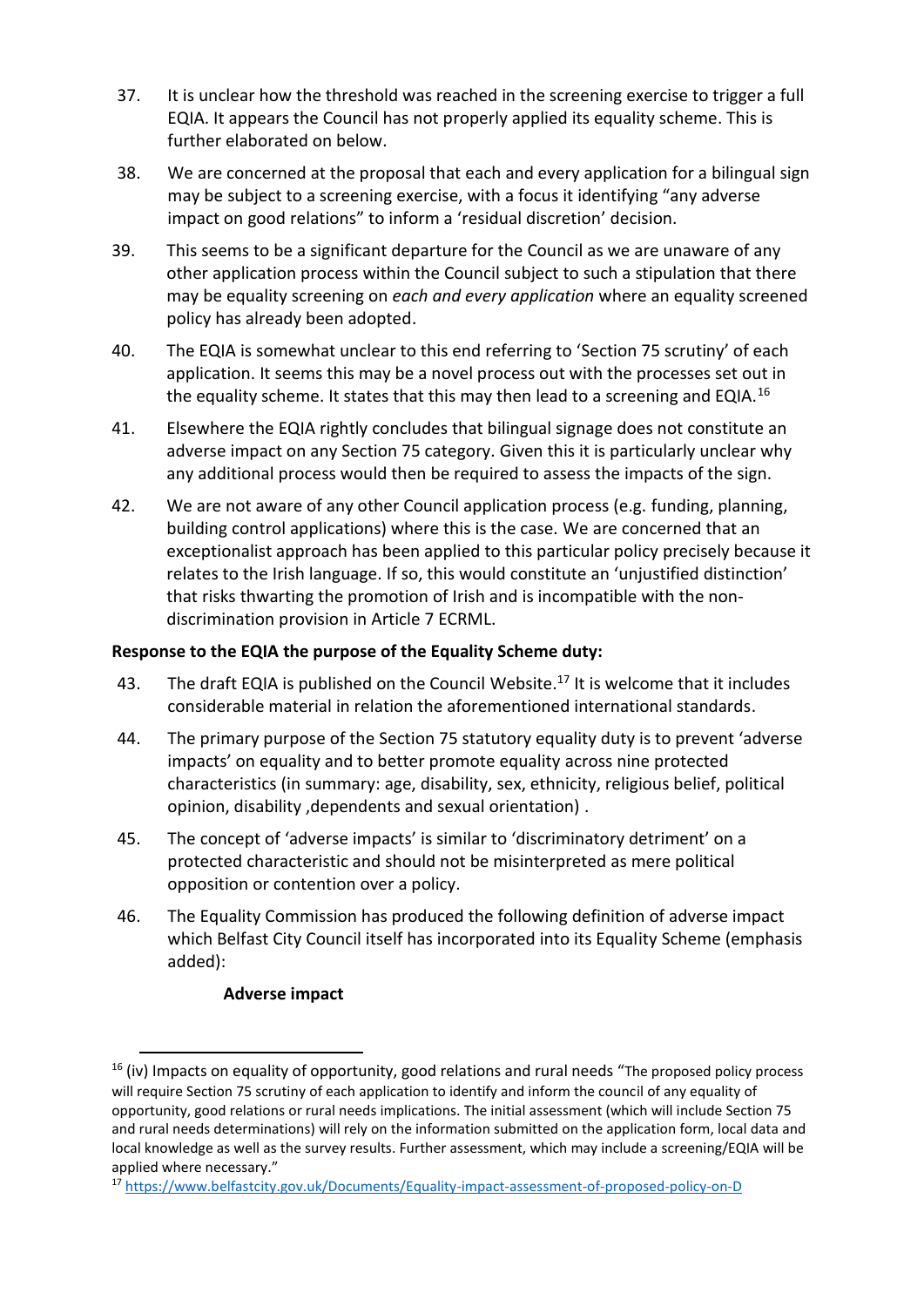Where a Section 75 category has been affected differently by a policy and the effect is less favourable, it is known as adverse impact. If a policy has an adverse impact on a Section 75 category, a public authority must consider whether or not the adverse impact is unlawfully discriminatory. In either case a public authority must take measures to redress the adverse impact, by considering mitigating measures and/or alternative ways of delivering the policy.<sup>18</sup>

- 47. It would conflict with the purposes of the statutory duty if objections grounded in prejudice or intolerance (including sectarianism) towards a minoritized language were institutionalised into policy making as a result of the Section 75 process.
- 48. We concur with the findings of the draft EQIA that a policy promoting and providing for bilingual signage *does not* constitute any adverse impacts on any Section 75 group. We also consider that the policy promotes equality.
- 49. One issue in the assessment is whether bilingual signage 'in theory at least' could 'discourage access or use of certain streets'. The EQIA concludes there is no evidence of this, but that it should not be ignored in any future review. However, there is no indication as to how the Council would deal with any such evidence. The appropriate response from an EQIA would not be to curtail linguistic diversity, but to take further action to tackle intolerance and promote understanding, as this is the correct interpretation of the good relations duty.

#### *Interpreting the good relations duty:*

- 50. Whilst there was not a definition of 'good relations' on the face of the Section 75 duty in the Northern Ireland Act 1998, the same concept was subsequently legislated for in Great Britain in the Equality Act 2010, which explicitly frames the focus of the duty as "*tackling prejudice and promoting understanding*". 19
- 51. Regarding an authoritative interpretation of 'good relations' in international standards, the Council of Europe has set out that that:

Promoting good relations between different groups in society entails fostering mutual respect, understanding and integration while continuing to combat discrimination and intolerance.<sup>20</sup>

- 52. The Equality Commission for Northern Ireland, which has a statutory function to advise on the Section 75 duties, has also promoted the '*tackling prejudice, promoting understanding*' definition in the Equality Act 2010. In addition, also drawing on legislation in Britain in guidance to NI Councils, the Equality Commission elaborates that: "*Good relations can be said to exist where there is a high level of dignity, respect and mutual understanding; an absence of prejudice, hatred, hostility or harassment; a fair level of participation in society*."<sup>21</sup>
- 53. The Councils' own equality scheme defines good relations as seeking to promote respect and '*embrace diversity in all its forms'*.

<sup>18</sup> <https://www.belfastcity.gov.uk/Documents/Equality-Scheme-for-Belfast-City-Council#appendix5> <sup>19</sup> s149 of the Equality Act 2010

<sup>20</sup> [ECRI General Recommendation no 2 \(revised\), explanatory memorandum,](https://hudoc.ecri.coe.int/eng#{%22ECRIIdentifier%22:[%22REC-02rev-2018-006-ENG%22]}) para graph 21

<sup>&</sup>lt;sup>21</sup> Equality Commission advice on Good Relations in local Councils' 2015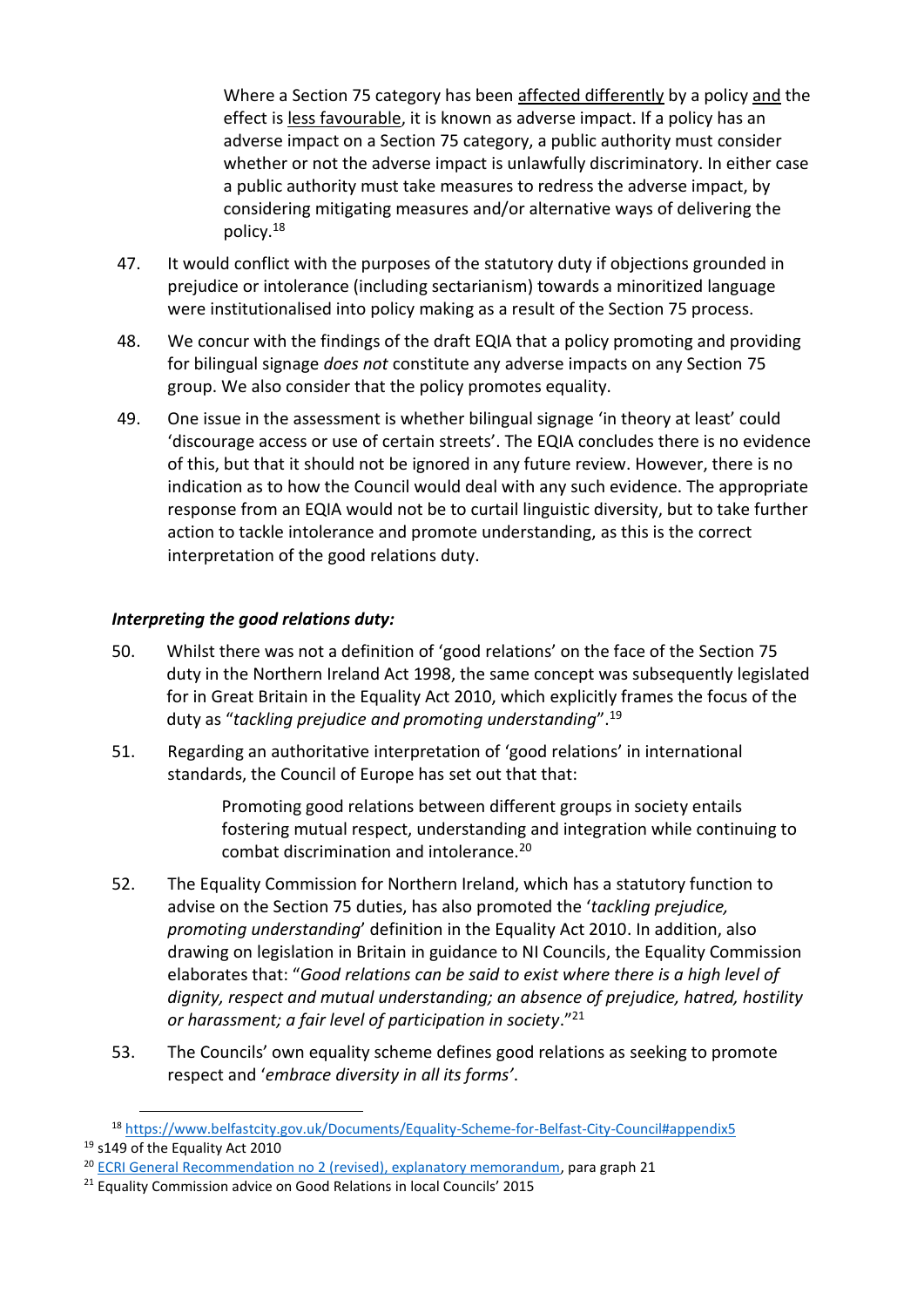54. These definitions provide a sound basis of how 'good relations' at least *should be* interpreted by public authorities in NI. There has, however, been significant criticism from Council of Europe treaty-bodies about the interpretation *in practice* of the good relations duty in Northern Ireland. The Advisory Committee on the Framework Convention for National Minorities has referred to interlocutor reports of the 'good relations' duty appearing "*on several occasions to take priority over wider equality and minority rights initiatives, which were blocked on grounds that they would lead to 'community tensions'*" and elaborated that:

> This would be due to the fact that, unlike the rest of the country, Northern Ireland does not interpret the 'good relations' duty as including a duty to tackle racism, including sectarianism. Instead, the lack of proper definition allows this notion to be used rather as a 'tool' to set aside politically contentious issues, such as legislating on the Irish language, and to justify a "do-nothing" attitude, eventually based on 'perceptions' rather than objective criteria. The Advisory Committee reiterates its opinion that the concept of 'good relations' apparently continues to be substituted for the concept of intercultural dialogue and integration of society, which would include other national and ethnic minorities present in the region, and regrets that this is used to prevent access to rights by persons belonging to these minorities. [85]<sup>22</sup>

55. The Committee recommended that:

The authorities should begin to implement the 'good relations' duty as provided for under the Northern Ireland Act 1998 in a manner that does not run counter to the equality duty and that does not prevent access to rights by persons belonging to all national and ethnic minorities. [89].*<sup>23</sup>*

- 56. At present the good relations section of the draft EQIA continues to follow a model of 'adverse impacts' on good relations. Whilst it concludes the bilingual signage policy should not constitute an adverse impact on good relations, the EQIA rather than focusing on measures to 'tackle prejudice and promote understanding' makes reference to previous consultations raising the 'concerns' of those 'who do not support languages other than English'. What follows are proposals for localised 'safeguards' being introduced to accommodate such concerns. It appears from the next section these 'safeguards' would be provisions ensuring that a bilingual sign "is supported by the community in that area and is not opposed by a significant proportion of that community".<sup>24</sup>
- 57. This requirement of 'community support' and bilingual signs not having significant 'opposition' would constitute a veto entirely at odds with both the purposes of the Section 75 duties and linguistic minority rights in general. It would also risk institutionalising prejudice in policy making. Far from good relations being interpreted as ensuring that the Council will 'embrace diversity in all its forms', the

<sup>22</sup> [https://www.coe.int/en/web/minorities/-/united-kingdom-publication-of-the-4th-advisory-committee](https://www.coe.int/en/web/minorities/-/united-kingdom-publication-of-the-4th-advisory-committee-opinion)[opinion](https://www.coe.int/en/web/minorities/-/united-kingdom-publication-of-the-4th-advisory-committee-opinion)

<sup>&</sup>lt;sup>23</sup> [https://www.coe.int/en/web/minorities/-/united-kingdom-publication-of-the-4th-advisory-committee](https://www.coe.int/en/web/minorities/-/united-kingdom-publication-of-the-4th-advisory-committee-opinion)[opinion](https://www.coe.int/en/web/minorities/-/united-kingdom-publication-of-the-4th-advisory-committee-opinion)

<sup>&</sup>lt;sup>24</sup> EQIA section 6 assessment of impacts, and section 6 conclusions on assessment of impacts.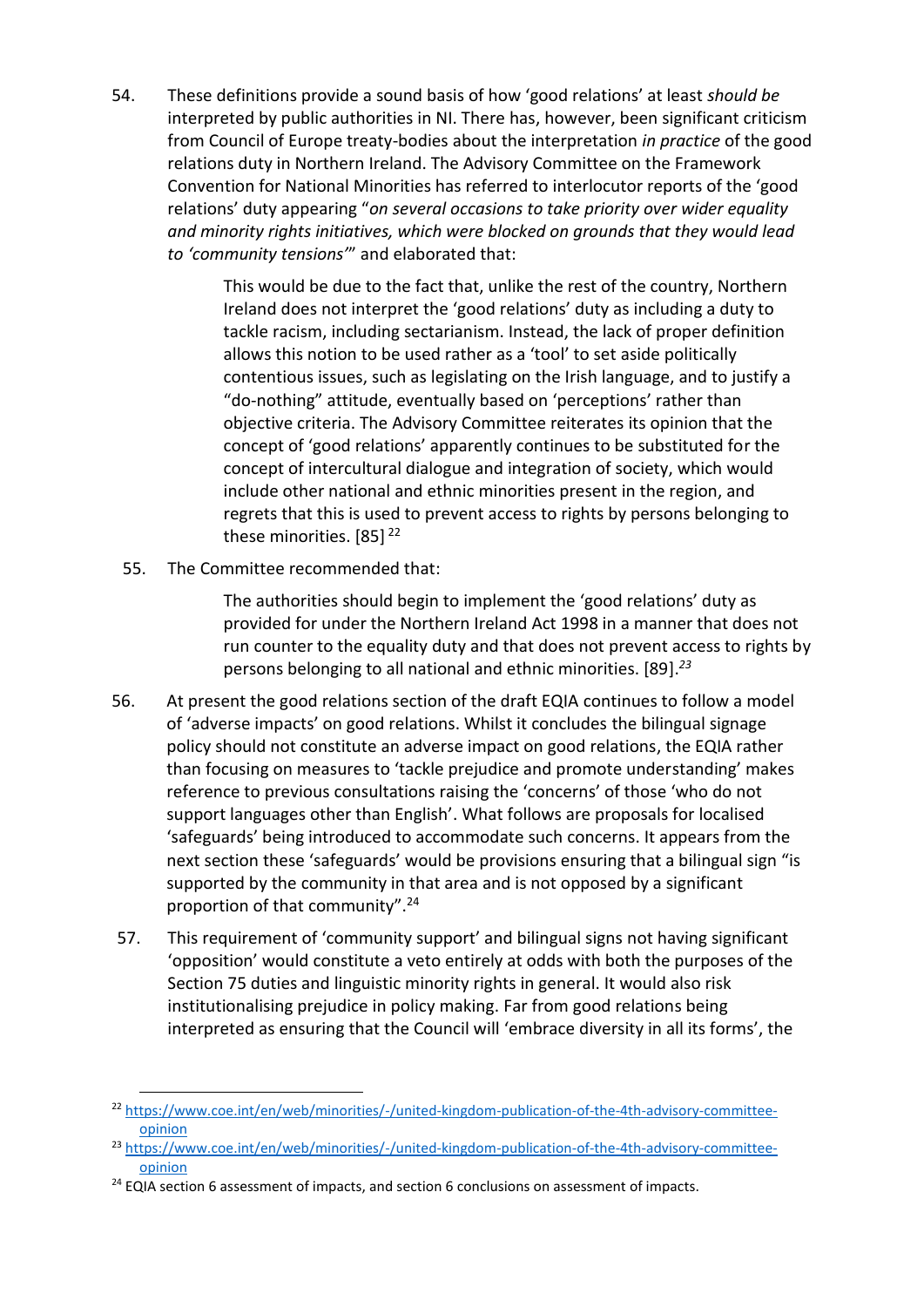provision would appear to vest a veto over linguistic diversity in those 'who do not support languages other than English.'

58. We would urge these sections in the draft EQIA and the policy accordingly are revised to remove these provisions and instead align the policy and EQIA conclusions on good relations with the types of actions that would be consistent with an authoritative interpretation of the good relations duty.

#### *Equality Screening & EQIA: compliance with scheme of present EQIA*

- 59. The Councils' Equality Scheme adopts the aforementioned Equality Commission methodology of a two stage process to assess the impacts of a policy.
- 60. This is first the equality screening process, which is to take place on Council 'policies'. If this screening process identifies 'major adverse impacts' the Council is then to conduct a full EQIA on the policy.
- 61. The present policy has been (appropriately) subject to equality screening. The screening was not published with the consultation documents and therefore the grounds within same that triggered the EQIA are not entirely clear.
- 62. It is concerning, however, that the draft EQIA alludes to the reasons for triggering the EQIA as being "In light of the contentious and often divisive nature" of language policy.<sup>25</sup> This itself does not constitute an 'adverse impact' that would trigger an EQIA under the terms of the Councils own Equality Scheme.

#### *Equality Screening each and every bilingual signage application*

- 63. As alluded to above the proposal that each and every decision to put up a bilingual sign may be subject to its own Equality Screening would appear to be a major departure from the Councils application to date of its equality scheme. Generally screening is conducted on the Councils *policies*, but not necessarily each application under the terms of an existing overarching policy.
- 64. It also appears, from the residual discretion criteria, that the purpose of screening is to focus on 'good relations' 'adverse impacts'. Again, it should be noted that this concept in the legislation relates only to the equality limb of the duty and not duties on good relations. The good relations duty is also expressly subordinate to the duty to promote equality.<sup>26</sup>

#### **References to international standards in the document**

- 65. We welcome the inclusion in the draft EQIA of significant material relating to international standards relevant to minority language rights including the ECRML and FCNM. We urge that these duties are listed and included in the factors the Council will take into consideration when making a decision on signage.
- 66. International standards concerning the linguistic rights of speakers of minoritized languages have also been carefully crafted to ensure the rights of others are protected. This includes the rights of persons with disabilities and the rights of speakers of migrant languages.

<sup>&</sup>lt;sup>25</sup> EQIA, section 6 'assessment of impacts'.

<sup>&</sup>lt;sup>26</sup> Section 75 and Schedule 9 of the Northern Ireland Act 1998.